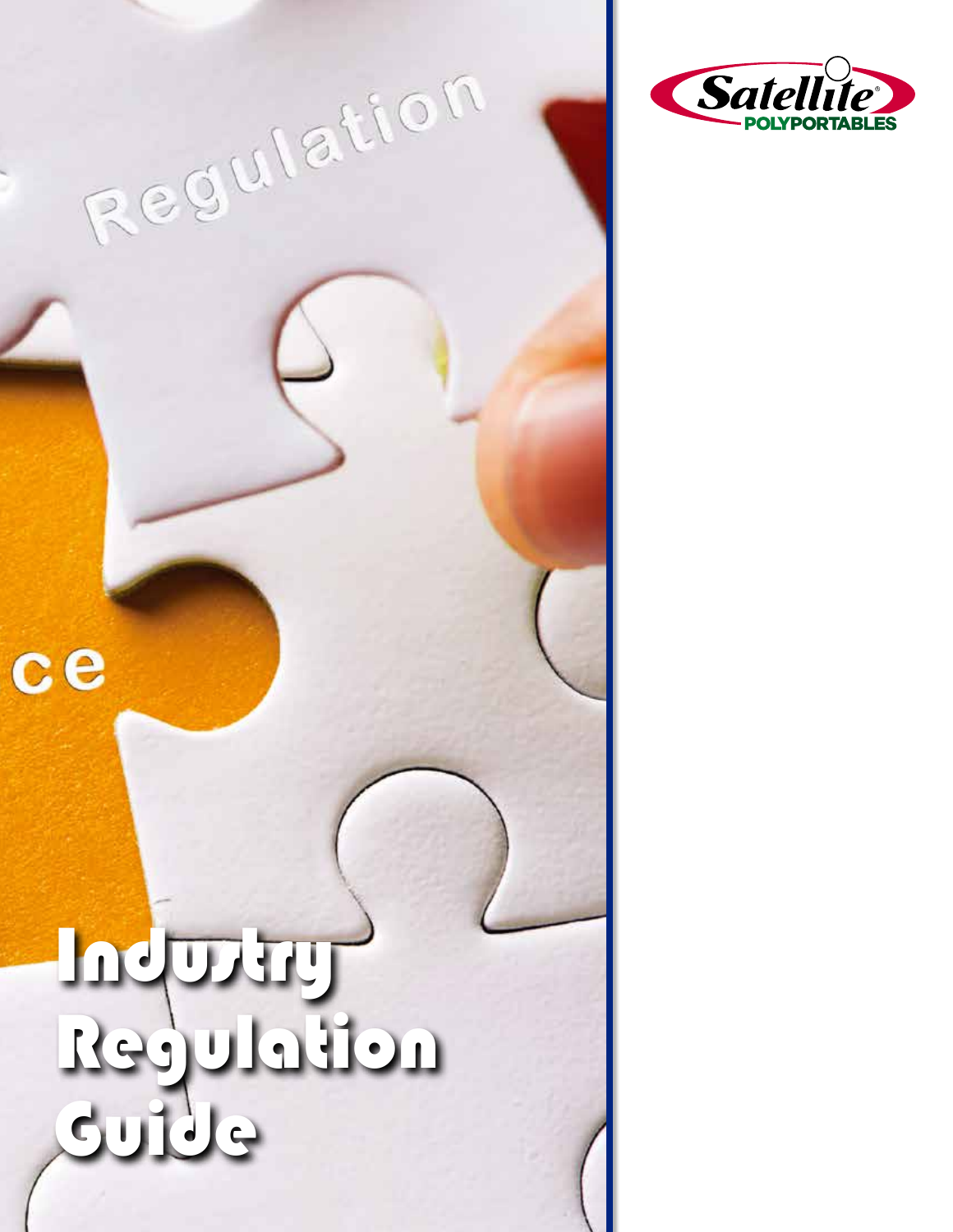# **REGULATIONS GUIDE**

Thanks for allowing us to be of service to you as you build your portable restroom business.

Satellite | PolyPortables is committed to the portable sanitation industry, which it helped to establish more than 30 years ago, and enjoys a reputation as a provider of durable, no-nonsense equipment. We know that our own success depends solely on your success, and that is why we're known for a relentless pursuit of smaller scale, but more profit-significant improvements, in both manufactured products as well as customer support services, such as this informational booklet.

Many of the statistics, documentation, and other data used here come from the Portable Sanitation Association International. This industry owes much to the PSAI for its years of dedication to its membership, grassroots efforts, and political savvy. PSAI members continue to pave the way for this industry.



**Northeast Josh Carmichael** 574-350-2162

# **Regional Managers & Territories**

Northwest

**John Sprenger** 763-519-6544 iohns@satelliteindustries.com

**Southwest Tim White** 763-519-6543 timw@satelliteindustries.com

West

**Online Ordering** 



**Bryan Lowe** 763-519-6540 blowe@satelliteindustries.com

**Mountain Jeff Sprenger** 763-519-6527 isprenger@satelliteindustries.com

satelliteindustries.com | safetfresh.com

# **Southeast Gordy Hunt** 763-519-6520

ghunt@satelliteindustries.com

ioshuac@satelliteindustries.com

#### **North Central Mark Elhardt** 763-551-7230

marke@satelliteindustries.com



### **Ryan Foley** 763-519-6526 rvanf@satelliteindustries.com

**Québec Adrian Tummel**  $+32/2-542-56-55$ adriant@satelliteindustries.com

**South Central** 

mmcclure@satelliteindustries.com

**Matt McClure** 

763-519-6521

**Texas** 

Satellite

### **Strategic Account**

**Manager Ryan Anthony** 763-519-6548 ryana@satelliteindustries.com

# **Customer Service**

Restrooms: 800-883-1123 | Fax: 800-328-3334 Safe-T-Fresh: 877-764-7297 | information@satelliteindustries.com



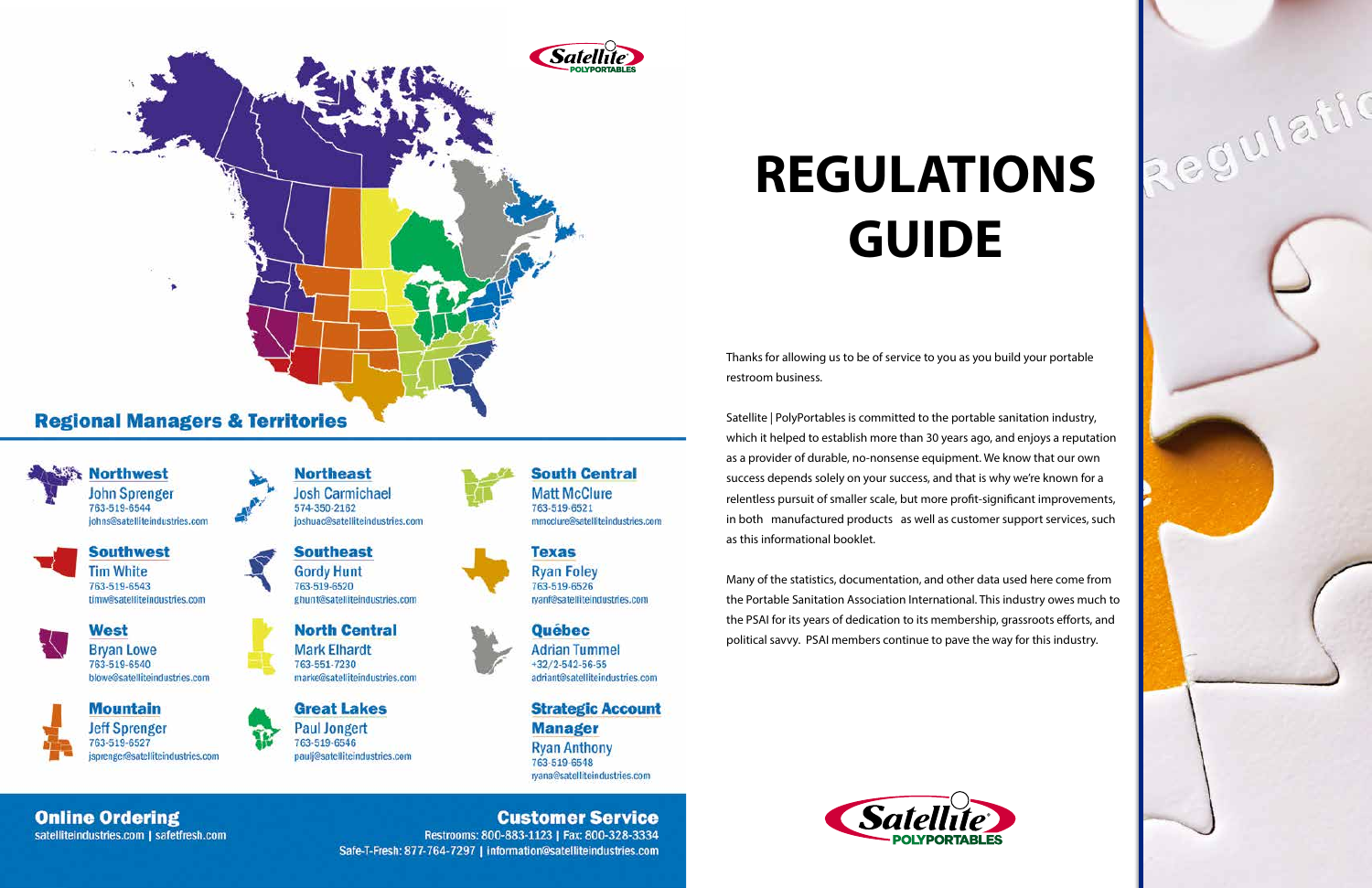# **Overview**

Throughout the history of the portable sanitation industry regulations surrounding the placement and servicing of portable sanitation products have been inconsistently written and possibly even more inconsistently enforced. However, with the recent E. coli and Norwalk virus outbreaks, the provision and use of portable sanitation products, including toilets, hand wash stations and hand sanitizers is rising in the public consciousness.

But first, an overview of the players and their involvement in the portable sanitation industry:

#### **OSHA**

The U.S. Department of Labor's Occupational Safety & Health Administration has written detailed standards covering portable sanitation for construction (1926.51) and field sanitation (1928.110). Both of the Standards require toilets at a rate of 1:20 workers. However, the Field Sanitation Standards do not apply to establishments with 10 or fewer workers.

Handwash requirements for construction apply to those "engaged in the application of paints, coatings, herbicides, or insecticides, or in other operations where contaminants may be harmful to the employees." The Field Sanitation requirements are stricter, requiring a hand wash station on the same 1:20 ratio as noted above.

Interestingly, both the construction and the field sanitation Standards require the use of potable water. None of the portable hand wash stations on the market today can support this requirement. Likewise, there are no companies in our experience who are capable, with current equipment, of hauling and dispensing potable water on job sites.

#### **AMERICAN NATIONAL STANDARDS INSTITUTE**

The American National Standards Institute (ANSI) is a voluntary, consensus-building organization tasked with the creation and distribution of standards related to various businesses and industries. The Portable Sanitation Association International (PSAI), through ANSI, has developed several standards for sanitation, including ANSI Z4.1 – Sanitation in Places of Employment, ANSI Z4.3 Sanitation – Non-Sewered Waste Disposal Systems (enclosed), and ANSI Z4.4 – Sanitation – In Fields and Temporary Labor Camps. ANSI 4.3 – 1995 is more stringent than the OSHA Standard in that it calls for portable toilets on a 1:10 worker basis. In 2009, the ANSI standard A10.25-2009 was released, which again reflects the 1:10 worker basis, and also includes Section 4.4 which calls for the provision of handwash facilities for jobsite workers. The ultimate goal of PSAI is to have this new ANSI standard accepted as OSHA regulation through reference by OSHA.

#### **INTERNATIONAL CODE COUNCIL / PLUMBING CODE**

The International Code Council was formed in 1994 dedicated to developing a set of national construction codes, many of which have been adopted by various governments and municipalities throughout the United States. Section 311.1 of the International Plumbing Code references and adopts the Standards put forth in ANSI Z4.3. The International Plumbing Code is the standard most cited by local inspectors on job sites.

#### **U.S. FOOD & DRUG ADMINISTRATION**

While recent outbreaks of illness caused by food-borne bacteria have made the headlines, the U.S. FDA has placed emphasis on preventing this type of problem for some time. In 1998, the department released its "Guide to Minimize Microbial Food Safety Hazards for Fresh Fruits and Vegetables." This guide highlights eight basic principles the department targeted as points of prevention. Two of the principles (# 3 & # 8) specifically deal with human hygiene and sanitation.

Sections IV through VI (pages 25 – 32) deal exclusively with portable sanitation and worker hygiene. This report does not dictate requirements for portable sanitation but outlines several suggestions. Look for the FDA and the Department of Homeland Security to make food security a priority in the coming months.

It is noted that waterless hand sanitizer options are not addressed in any of the above referenced materials. However, the FDA did address this product in its "Food Service Safety Facts" publication in May 2003. In this publication, the department recommends thorough hand washing prior to the use of waterless hand sanitizers. While this publication is focused on the food service industry, it is logical to assume that the Department would extrapolate this recommendation toward other industries as well. However it would seem that a waterless hand sanitizer, in situations where no hand wash facility is available, would be better than no sanitizing option at all.

Sounds great, right? But we have a problem. Enforcement is in many areas lax, and in some instances non existent. And when speaking to many portable restroom operators, they will tell you the industry itself is to blame in many cases.



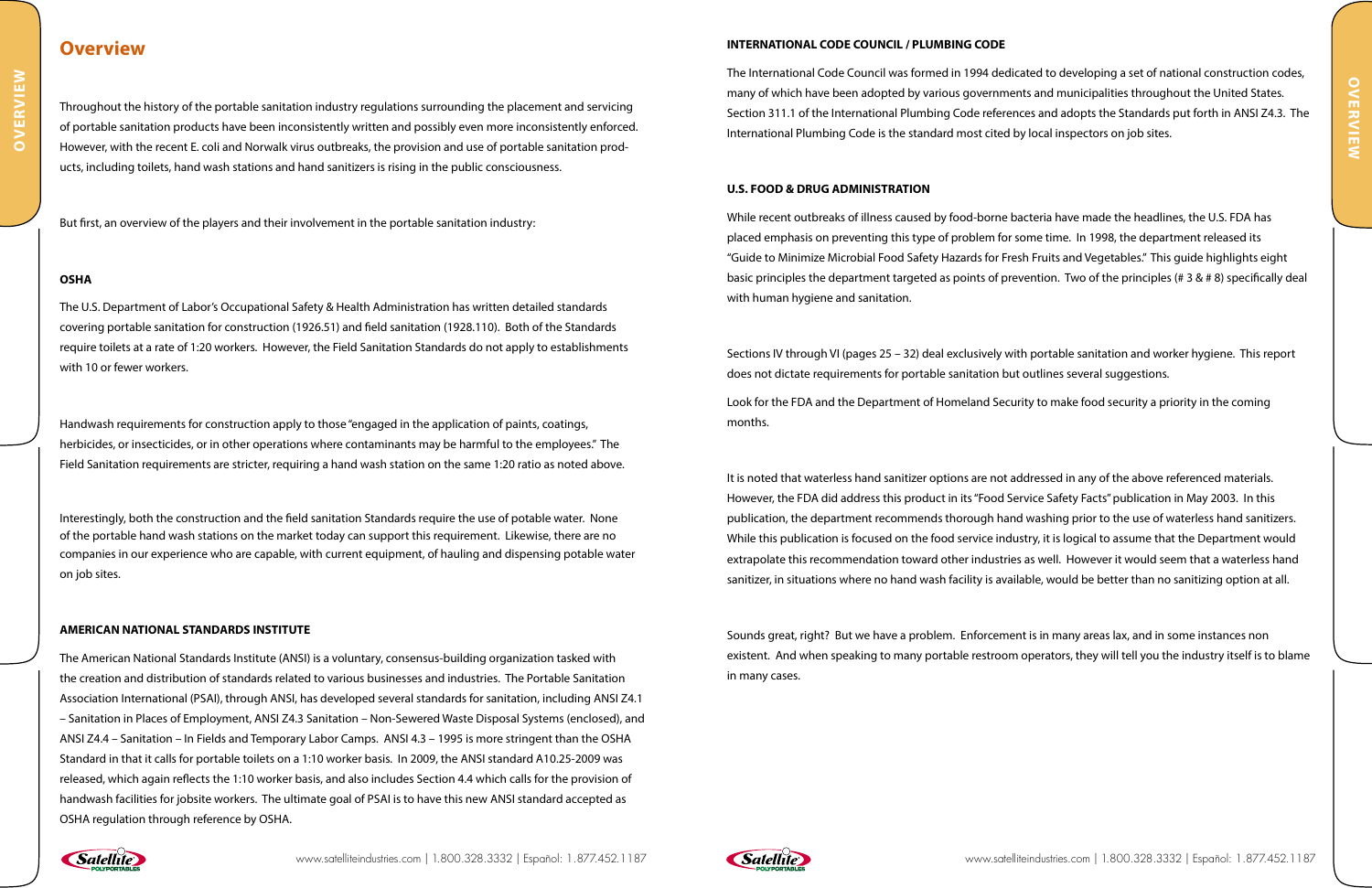# **IMAGE**

# **One. Image is Everything. Or is it?**

Despite all the hard work and best intentions of the restroom rental companies, the manufacturers that supply their equipment, and industry association that represents us all, we still allow the world around us to put us in the same perspective as the late comedian Rodney Dangerfield. Just like Mr. Dangerfield, "we get no respect."

Creating an image for your company that puts you a step above the overall industry's perceived image is a good thing, and will serve to pull the industry as a whole along with you.

Remember, there are requirements in most states providing for "adequate sanitation" to be made available to construction workers on their jobsites. If not the "sewered" type, then there are very specific provisions for the "non-sewered" type, i.e., portable restrooms. Although there are other government entities such as local health departments, and OSHA that have requirements for "adequate sanitation," the International Plumbing Code (IPC) 311.1 is the one that most closely regulates our industry in the United States and carries the most weight.

The IPC 311.1 was adopted from an American National Standards Institute (ANSI) standard, which includes a chart showing how one portable restroom can accommodate up to ten workers on a job, working eight hours a day, for one week.

If these guidelines were enforced, the portable sanitation industry could provide an amazing service to workers and our communities.

The first portable restrooms were built of wood and used lye for odor control. Decades have passed and millions of dollars have been spent designing and creating new equipment, training people to use the equipment, and developing 21st century servicing strategies. Yet today's portable restroom companies still are faced with the old "outhouse" mentality. In many instances, people still snicker when they see a portable restroom, and likewise the end users don't appreciate the services they are provided.

Lumpkin County, Georgia, Satellite | PolyPortables southeastern divisions' home county, only recently began enforcing the International Plumbing Code. The Planning/Zoning Director verified the enforcement activities. When asked, "Why now?," he said the county DIDN'T KNOW the code existed, but that they were getting complaint calls about workers exposing themselves …urinating behind trees, car doors, houses, etc. on jobsites, and it was getting to the point that some citizens were threatening to file indecent exposure charges. The county NEEDED the codes to prove to the builders that they had to have restrooms available for their workers.

The construction industry, one of the most powerful labor-based industries in the U.S., with one of the most powerful lobbies in Congress, continues to oppose guaranteed access to "adequate" sanitation for its employees. The portable sanitation industry continues to be viewed as an unnecessary evil, usually one of the last and least important items on the construction company's list of necessary components to complete their project (if on the list at all). Has the situation improved in the last decade? Absolutely. But not to the extent where there are adequate restroom units on every jobsite.

We have to educate ourselves and all who will listen about the already existing codes and regulations pertaining to portable sanitation, and even laws that govern the construction industry overall.

One point that is especially interesting to those contracting for portable service relates to the millions of dollars per year saved by construction companies that provide "adequate sanitation" on jobsites. The PSAI funded a study to determine just this (see page x). It's a great reference to show proof of these savings. Summarized, it says… making "adequate sanitation" available to workers on construction sites can bring up to a 600% return on the money spent. This is just from time lost. It doesn't take into account any of the other potential liabilities that we all know exist: Citations from indecent exposure!, Damage to a building project from raw urine/feces inside or underneath (especially if the buyer's Home Inspector finds it, Drug and alcohol abuse while driving to/from a rest room not on the jobsite and Sanitary Nuisance Laws.

The PSAI, by the way, was responsible for the American National Standard for sanitation through the American National Standards Institute (ANSI), and it continues to champion portable sanitation regulations throughout the country. In fact, the PSAI is recognized as the expert on the subject.

We need to work from every conceivable angle. The first and most obvious beginnings would be to agree we have a problem. And then agree that it is up to us to make sure it gets fixed.

#### *International Plumbing Code*

#### *SECTION 311.1*

#### *TOILET FACILITIES FOR WORKERS*

*311.1 General. Toilet facilities shall be provided for construction workers and such facilities shall be maintained in a sanitary condition. Construction worker toilet facilities of the nonsewer type shall conform to ANSI 7.4.3.*

*Construction employees must have plumbing facilities available to them during the construction of a building. These facilities may either be permanent or portable. Portable facilities are regulated by ANSI Z4.3, which specifies the various construction requirements. Figure 311.1 has been provided to show the minimum number of fixtures required by ANSI Z4.3.*



www.satelliteindustries.com | 1.800.328.3332 | Español: 1.877.452.1187 **Satellite?** www.satelliteindustries.com | 1.800.328.3332 | Español: 1.877.452.1187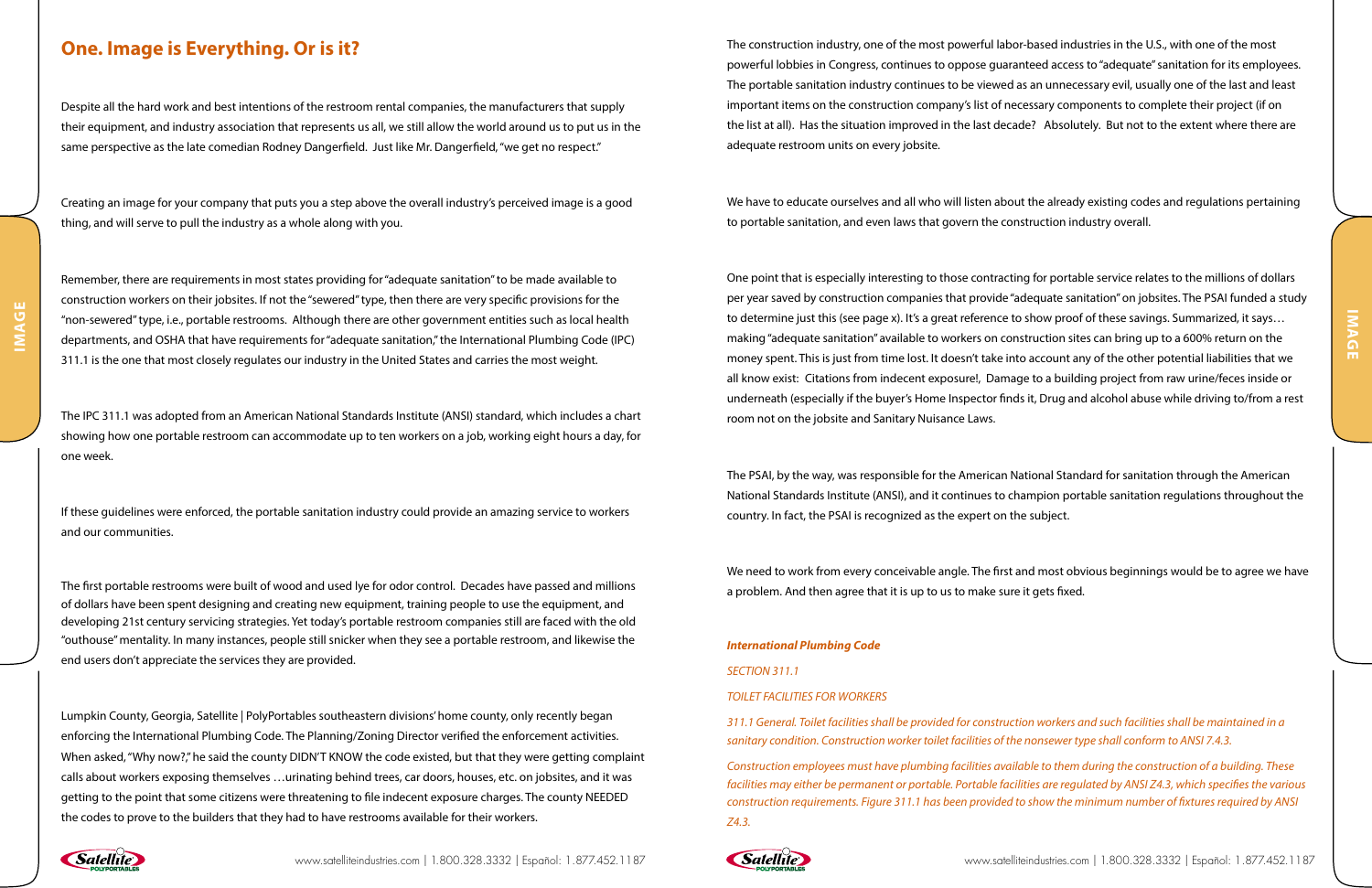# **Two. Laying Down the Law.**

So what can you do about it? First and foremost, get to know the law. Study it. Memorize it. You will never convince someone else to enforce the law unless you can recite it like the Pledge of Allegiance.

First, a bit of history. The U.S. Occupational Health & Safety Administration (OSHA) requires one toilet facility for 20 or fewer workers, one toilet and one urinal for every 40 workers up to 200, and one toilet and one urinal for every 50 workers over 200.

Originally, OSHA said this regulation didn't apply to "mobile crews having transportation readily available to nearby toilet facilities." The PSAI pressured OSHA to publish a codicil clarifying that a mobile crew "requires continual or frequent movement from jobsite to jobsite on a daily or hourly basis."

The PSAI has also lobbied Congress for years to get OSHA regulations in line with the stricter and more often followed International Plumbing Code. The organization came close to success with this proposal, until the Bush Administration shifted governmental priorities in 2001. Recently, the focus has changed to getting handwashing facilities available on construction sites, in part because of the national focus on avoiding the spread of disease.

It's a good idea to familiarize yourself with the OSHA regulations, so you aren't caught off guard if someone brings them up. Even more important, you'll want to stress the importance of the more stringent, and more practical, IPC code. At this printing, twenty-six states and the Virgin Islands have state-level occupational and safety regulations recognized by U.S. OSHA. You can access these state regulations at www.osha.gov/fso/osp/index.html.

In 1995, OSHA began an inspection program for the construction industry that concentrated on serious hazards. However, at the urging of the PSAI, OSHA clarified that they were continuing to issue citations for "other-than-serious" hazards on construction sites.

Other regulatory agencies such as IPC follow the American National Standards Institute (ANSI) recommendations. PSAI is the secretariat for four standards:

- *ANSI Z4.1 Sanitation In Places of Employment*
- *ANSI Z4.3 Sanitation Nonsewered Waste-Disposal Systems*
- *ANSI Z4.4 Sanitation In Fields and Temporary Labor Camps*
- *ANSI A10.25 Sanitation In Construction*

The most important agency to follow the ANSI codes is the International Code Council (ICC). The ICC is an international organization that is now a consolidation of a number of other agencies including Building Officials and Code Administrators International (BOCA), International Conference of Building Officials (ICBO), and Southern Building Code Congress International (SBCCI).

Prior to the ICC, building safety codes were regional. BOCA National Codes were used mostly in Eastern and Great Lakes states; ICBO Uniform Codes in Western and Midwest states; and SBCCI Standard Codes in Southern States. The ICC international Codes (I-Codes) combine the strengths of the regional codes without regional limitations. Development of a single set of codes has had strong support from government, code enforcement officials, fire officials, architects, engineers, builders, developers, and building owners and managers.

Most states have either adopted ICC codes statewide or within the state at a local level. Some have adopted the codes statewide with a future enforcement date. To see where your state stands, go to www.intlcode.org/government/adoptions.html.

Within the ICC is the International Plumbing Code, which many states and municipalities follow. The IPC also follows the ANSI codes:

*311.1 General. Toilet facilities shall be provided for construction workers and such facilities shall be maintained in a sanitary condition. Construction worker toilet facilities of the nonsewer type shall conform to ANSI z4.3.*

Even those in charge of special events are getting in on the standards. The City of Seattle recently issued a new Special Events Handbook, which includes a section on restroom facilities.

There are changes in building codes every year. The Building, Planning, & Zoning people are required to take continuing education courses regularly to keep up with the changes. It's our job to make sure our counties, cities, and states know this.

A customer in the panhandle of Florida took the bull by the horns herself, with much success. She was always very particular about her few hundred restrooms, and her service…but had the same problem as everyone else. The builders didn't understand about the opportunity to provide bathrooms for their workers.



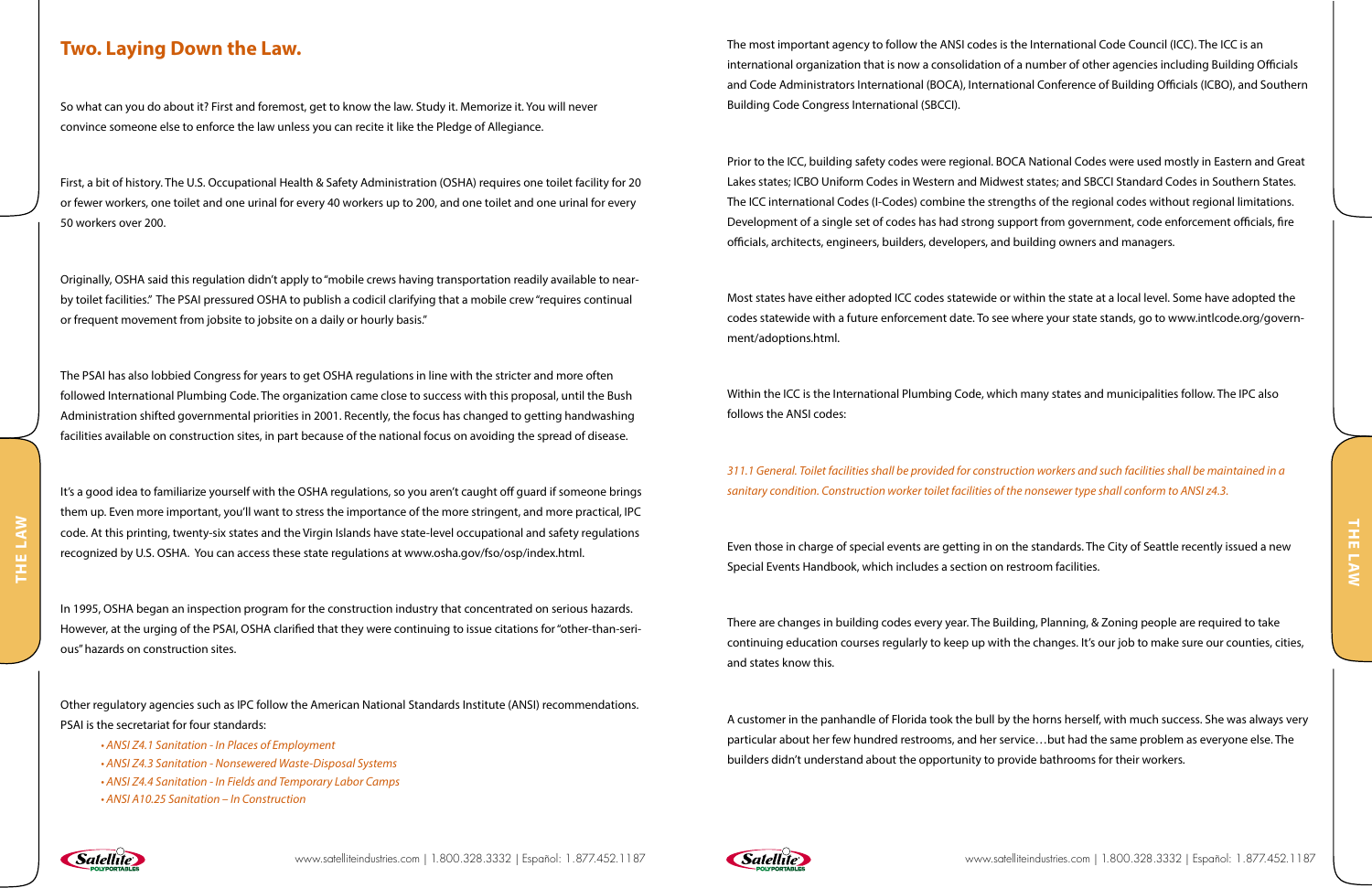**THE LAW**



After lots of hard work, persistent pounding on her inspectors, and most important the consistent sanitary condition of her restrooms, her county planning/zoning director made an important addition to the list of requirements to obtain a building permit. She was able to coerce them into doing this because she also does the paperwork for her customers. They call her and let her know when the job is supposed to start. Then she fills out the Contract/ Agreement and faxes it to the county to go in the builders permit file. At the time of first inspection, the inspector checks it off his list if it's there, if not, the job is "Red-tagged".

This is an option for you as well. Go straight to the county and/or city department that handles health and safety regulations in your area. Arm yourself with the ANSI standards book, the IPC code from ICC, and anything else that looks official (see Guide to Clean Portable Restrooms on page 11). Then show them the law.

Another option is to work through an industry organization, even if it means starting one in your area. This option can give you more weight and validity, as well as more ideas and more people to get things done.

#### *OSHA Regulation: 1926.51 SANITATION*

*(c) Toilets at construction jobsites*

*(1) Toilets shall be provided for employees according to the following table:*

#### *TABLE D-1*

| <b>Number of employees</b> | $\sim 100$        | Minimum number of facilities               |
|----------------------------|-------------------|--------------------------------------------|
| 20 or less                 | $\Delta \sim 100$ |                                            |
| 20 or more                 |                   | 1 toilet seat and 1 urinal per 40 workers  |
| 200 or more                |                   | 1 toilet seat and 1 urinal per 50 workers. |

*(2) Under temporary field conditions, provisions shall be made to assure not less than one toilet facility is available.*

**THE LAW**THE LAW

*(3) Job sites, not provided with a sanitary sewer, shall be provided with one of the following toilet facilities unless prohibited by local codes:*

*(i) Privies (where their use will not contaminate ground or surface water);*

*(ii) Chemical toilets;*

*(iii) Recirculating toilets;*

*(iv) Combustion toilets.*

*(4) The requirements of this paragraph (c) for sanitation facilities shall not apply to mobile crews having transportation readily available to nearby toilet facilities.*

*29 CFR 1926.51(c) (1)-(3) contains the minimum requirements for toilets at construction jobsites. As you are aware, 29 CFR 1926.51 (c)(4) makes the provisions of paragraph (c) inapplicable to mobile crews having transportation readily available to nearby toilet facilities.*

*The determination of whether work crews are mobile is dependent upon factors such as worksite operations and circumstances. In general, "mobile crews" job functions require continual or frequent movement from jobsite to jobsite on a daily or hourly basis. Such is not the normal situation for work crews involved in housing construction.*

ICC consolidation benefits building safety and public

With the stroke of a pen, more than 190 years of combined building and fire safety code development and 30 years of anticipation for one organization to produce codes for use across the country and around the globe became a reality.

The International Code Council (ICC) became one consolidated organization effective Feb. 1. Directors signed documents to create a unified ICC made up of what is Building Officials and Code Administrators International (BOCA), International Conference of Building Officials (ICBO), and Southern Building Code Congress International (SBCCI).



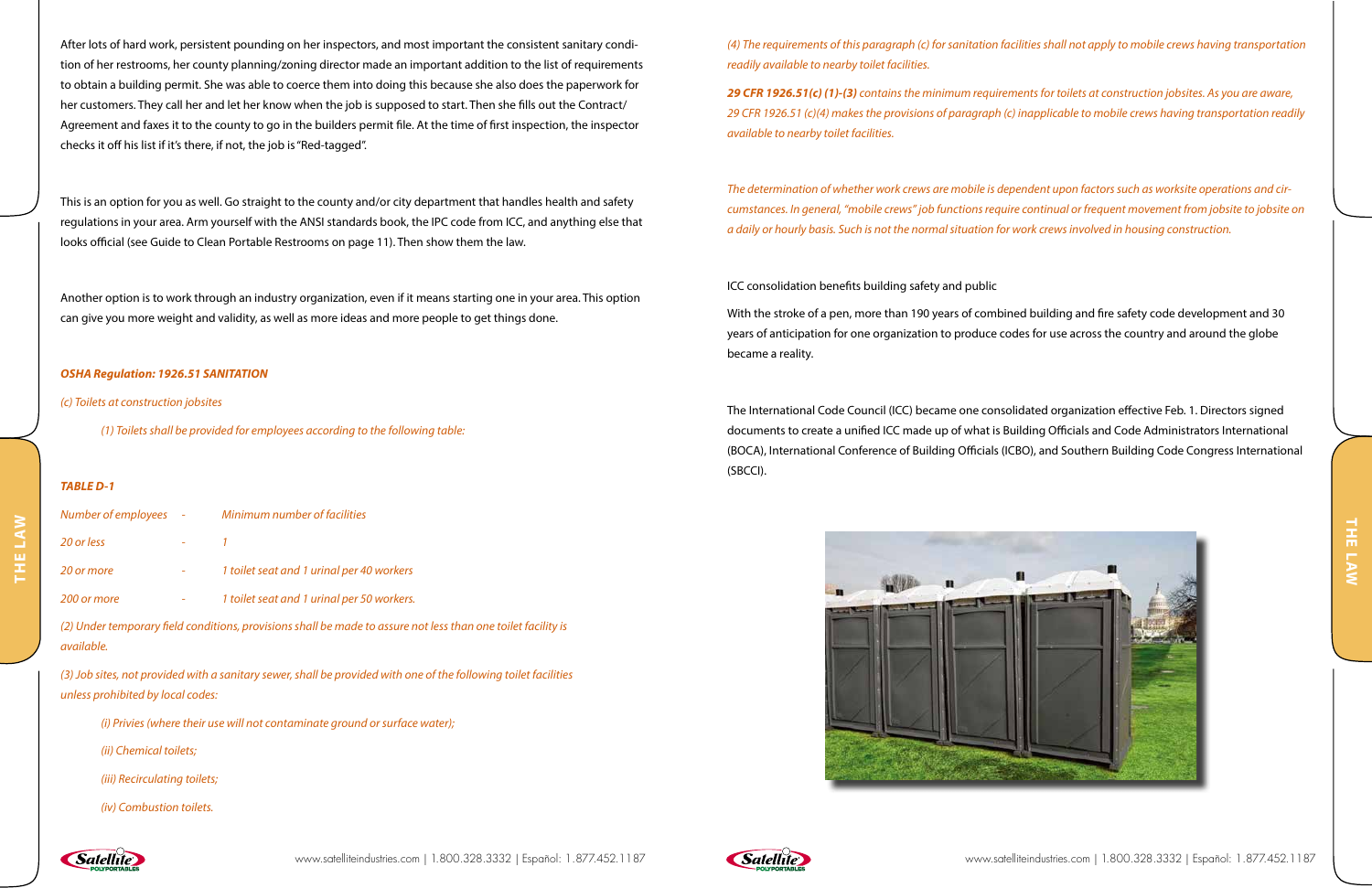# **Three. Get Involved.**

As we all know, there is strength in numbers. Unless you're prepared to work completely on your own, you need to get involved with other industry people to ensure that these laws are enforced. The PSAI is the group most available to everyone in the portable sanitation industry. The organization formed in the early 1970's and has grown to be the leading force behind many positive industry changes.

Whenever anyone has a question about portable sanitation, they call the PSAI, who refers them to its members. So joining PSAI isn't just good common sense, it's good business sense, too, because you will be receiving referrals for business in your market.

PSAI membership can give you the leverage and authority with local officials that you are not likely to get on your own. The organization has a number of specific ways to ensure regulations are followed, but you must be a member to access them. Giving the organization an even more official boost, PSAI is now a part of the new U.S. Office of Homeland Security.

 For its members as well as the rest of the world, PSAI created the Guide to Clean Portable Restrooms. This guide has a short history lesson of the industry, plus tables and charts for construction and special events. But most importantly, because of its researched and documented statistics, Guide to Clean Portable Restrooms is now being used as a reference document. It has just been recognized by the National Environmental Health Association (NEHA) and is available in its bookstore.

Here's one very simple way you can begin to address the regulations issue. The PSAI offers decals to its members that can be posted on the wall of your units. The first decal says, Capacity: 1 Unit/10 Workers.

The second decal states that the PSAI will pay \$100 reward for information leading to the arrest and conviction of anyone caught damaging or defacing a PSAI member's portable restroom unit, providing the decal is prominently displayed.

In addition to the PSAI, there are other regional or state-wide groups that advocate for the portable sanitation industry. Some, such as the North Carolina Portable Toilet Group, established on its own. A group of companies got together and hired a lobbyist and an attorney. This organization is different than most in that it's considered a lobbying group. It recently won a battle by having an anti-vandalism law passed by the state legislature.





**GET INVOLVED GET INVOLVED**

Possibly the greatest opportunity for forming statewide groups is under the auspices of your State Onsite Wastewater Association or Septic Tank Association. Florida is one state that has started the Florida Portable Restroom Organization (FPRO) through the Florida Onsite Waste Association (FOWA). FPRO has been very successful. The group meets quarterly, and has been focused recently on passage of a bill that will separate the licensing requirements for septic and portable restroom businesses.

The PSAI recommends the following steps to impact the regulatory process. Again, keep in mind that by joining the PSAI, you have the option of letting that organization do the legwork for you, using the PSAI name for validity:

1. Get to know the staff of your regulatory agency: Know who is responsible for what programs and decisions but follow the informal rules of the pecking order. The general rule is that con tacts should be initiated at lower and middle level staff. If lower echelon staff can't adequately assist you, move on, but advise those staff people with whom you have been working that you are taking the matter to a higher authority. Do this tactfully, to ensure the liaison is kept intact, as many times top officials will refer the mat ter back to the working level. Make sure the lower echelon executives are aware of particulars and are prepared in advance. Aids of this type help them perform for their superiors and provide you with a working advantage.

2. Remember when dealing with regulatory agencies you must avoid private communications with of ficials or staff members who may have the responsibility to rule on a pending case. Written material at this stage can wind up as public documents or become part of a public record, which can be read by anyone.

3. Avoid frivolous pleading with regulatory agencies.

4. Anticipate future problems, identify them, and get involved early with the agency.

5. When meeting with the agency's top echelon, be organized and considerate. Remember they are appointed, not elected, and aren't necessarily motivated by the "votes" you represent. A top official granting a meeting will assume that lower levels in the agency have been exhausted. Make sure this is the case before requesting a meeting.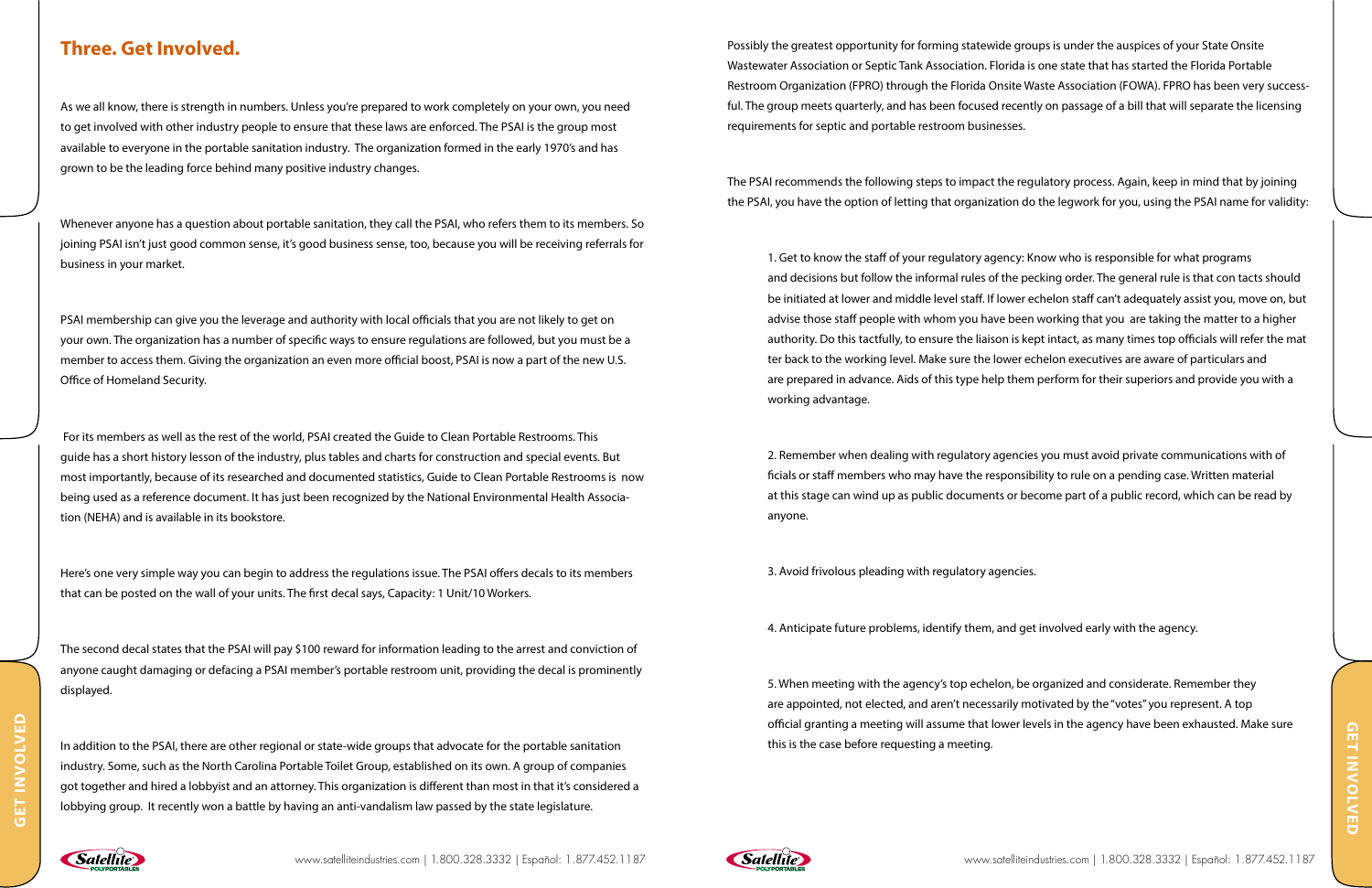# **Regulatory Negotiation Strategy from the PSAI**

**Step 1:** Define your specific stand (problem). Why is it sufficiently compelling to get involved? What should the government do and why is that better than the alternatives? Know your facts and figures.

**Step 2:** Determine what specifically must be done to move the process along. Who needs to be involved?

- Corporate (legal, technical)
- Industry trade association
- Agency personnel (who to start with)
- Allies (who else has the same problem and should be involved).

**Step 3:** Educate the working staff level people about the problem(s). Be specific; they may not understand the finer points of your industry/process. Leave documentation of your position; they will probably have to discuss this with others. Specify the solution you want/desire. Give them alternatives to achieve your needs and the regulation.

Then outline the process/steps and develop a time frame for each. Identify key points on the timeline where more aggressive actions must be taken if the decision process is not progressing toward a finale. This may include involving your state representatives, etc.

**Step 4:** After meeting agency personnel, immediately send a letter summarizing the meeting, decisions made, and reiterate the time frame by which a final decision is needed. This step documents meetings and creates a visible path which may be helpful when meeting with members of the agency hierarchy later on if a bottleneck occurs.

Always include the time frame by which a decision needs to be made.

**Step 5:** Manage the process; don't let it manage you. Be candid with staff members of an official's office when requesting a meeting. They may be able to provide insight into certain matters that might be best handled at a different level. Remember, boring the official with an unconvincing or poorly organized presentation or embarrassing them by discussing a matter on which they haven't been briefed will make the next appointment more difficult or impossible.

**Step 6:** Subscribe to agency newsletters.

**Step 7:** File written comments/testify at agency hearings.

**Step 8:** Since regulations are more technical than legislation, in submitting comments on a proposed rule, be as structured and factual/technical as possible.

**Step 9:** Other channels to use: members of Congress, certain publications, Regulatory Analysis Review Group and the Regulatory Council; but know when NOT to involve these other sources.

**Step 10:** Advisory committees to the executive branch offer a way of working that isn't available through Congress.

#### **Available Options**

- Arm (educate) yourself and go to war.
- Arm yourself and your like-minded competitors and go to war.
- Join forces with legal entities (local, regional, state, national) and go to war.
- Become a supportive member of your local Home Builder's Association.
- Become a supportive member of your local Chamber of Commerce.

The Portable Sanitation Association International is the primary authoritative voice for the portable sanitation industry, and is the repository for a wealth of information on these and other items of interest to portable restroom operators.

#### **Portable Sanitation Association International**

7800 Metro Parkway, Suite #104 Bloomington, MN. 55425 Voice: (952) 854-8300 or (800) 822-3020 Fax: (952) 854-7560





www.satelliteindustries.com | 1.800.328.3332 | Español: 1.877.452.1187 **Satellite?** www.satelliteindustries.com | 1.800.328.3332 | Español: 1.877.452.1187

**PSAI**